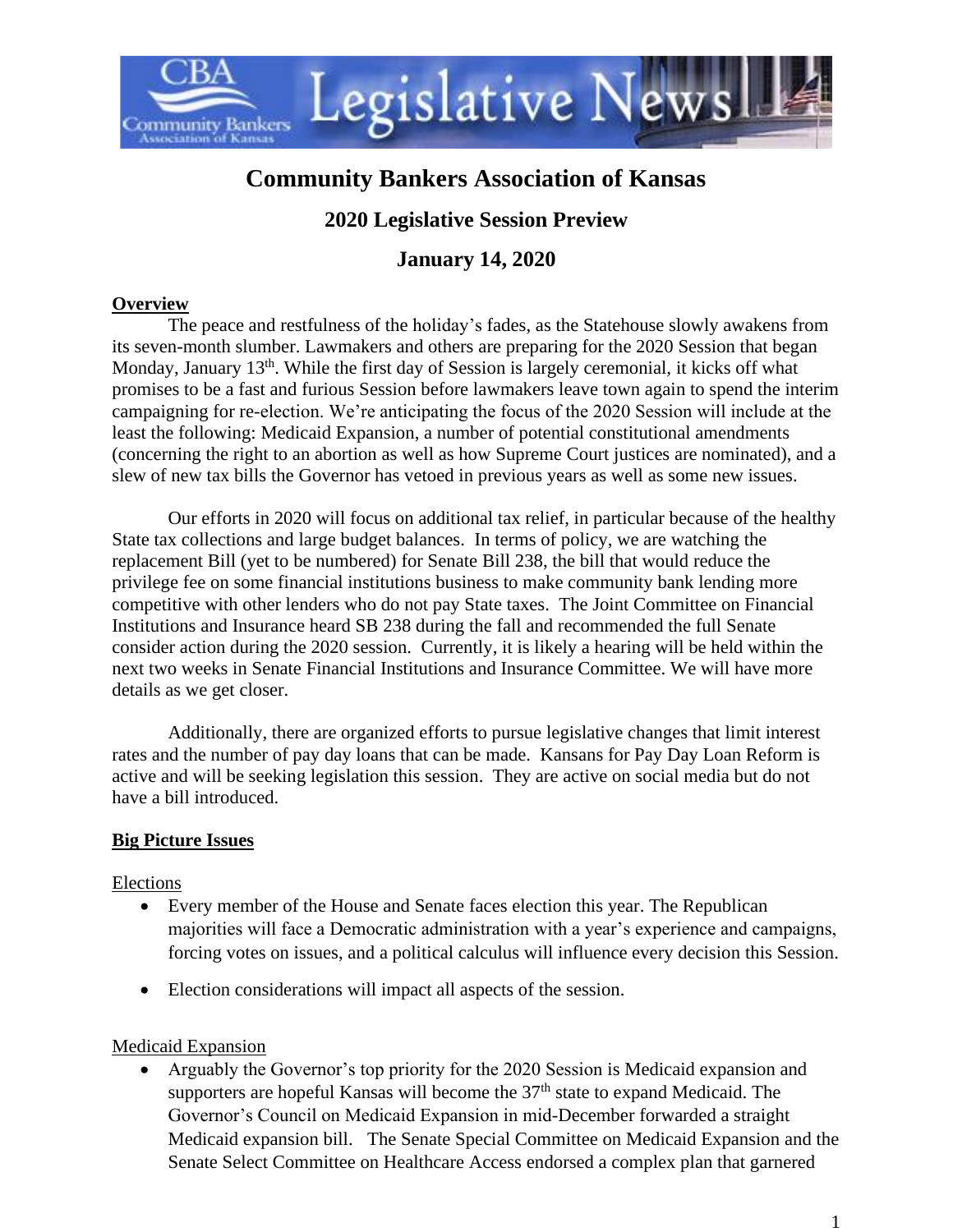both support and opposition. The Senate plan included multiple waiver and components that had the potential to delay or stall outright expansion.

- On January 9<sup>th</sup> the Governor and Senate Republican and Democratic expansion supporters announced an agreement on a Medicaid expansion bill. The House passed expansion in 2019 and the Governor/Senate bill was 22 co-sponsors and 21 votes are needed to pass. The compromise means the chance for passage has increased.
- The agreement is a straight 90/10 federal/state-funded expansion to cover Kansans who earn up to 138% of the federal poverty level with no work referral and no lockouts.
- Details to the plan can be found here: [https://governor.kansas.gov/governor-senate](https://governor.kansas.gov/governor-senate-majority-leader-announce-compromise-proposal-to-lower-healthcare-costs-for-kansas-families/)[majority-leader-announce-compromise-proposal-to-lower-healthcare-costs-for-kansas](https://governor.kansas.gov/governor-senate-majority-leader-announce-compromise-proposal-to-lower-healthcare-costs-for-kansas-families/)[families/](https://governor.kansas.gov/governor-senate-majority-leader-announce-compromise-proposal-to-lower-healthcare-costs-for-kansas-families/)
- The bill is Senate Bill 252 and can be found here: [http://www.kslegislature.org/li/b2019\\_20/measures/documents/sb252\\_00\\_0000.pdf](http://www.kslegislature.org/li/b2019_20/measures/documents/sb252_00_0000.pdf)

## State Supreme Court

- There have been several big announcements from the State Supreme Court as the session begins:
- Justice Marla Luckert becomes the second woman in the state's history to lead the Court as Chief Justice. Because the Court is presiding over a case brought by a group of judges accusing the State Legislature of chronically underfunding the state's Judicial Branch, Chief Justice Luckert withdrew from the opportunity to address the Legislature. Consequently, Luckert plans to ask the Legislature for \$20 million in 2020 to increase judicial salaries across the board.
- The Supreme Court has another new member, Justice Evelyn Wilson, who was appointed by the Governor and has received some pushback from conservative Republican lawmakers, as well as conservative groups such as Kansans for Life.
- Wilson's appointment has sparked continued conversation about changing the Supreme Court nomination process by constitutional amendment, from a merit selection process by the nominating committee, to a Senate confirmation of a Governor-appointed candidate.
- The lawsuit, funding issues, the abortion decision, and possible constitutional amendments will keep judicial selection and the Court front and center in 2020.

## Taxes

- Besides Medicaid expansion, taxes will likely dominate the bulk of the 2020 Session.
- Together, the Kansas Chamber and Kansas Tax Foundation released the Tax Modernization Report, which made several recommendations, including removing international income from the tax base; allowing Kansans to itemize on state returns as well as federal returns; removing barriers to interstate commerce; and directing county appraisers on consistently and fairly appraising big-box retail properties. A summary of the report, as well as the full report, can be found here: <https://www.kansaschamber.org/taxmodernizationreportrelease/>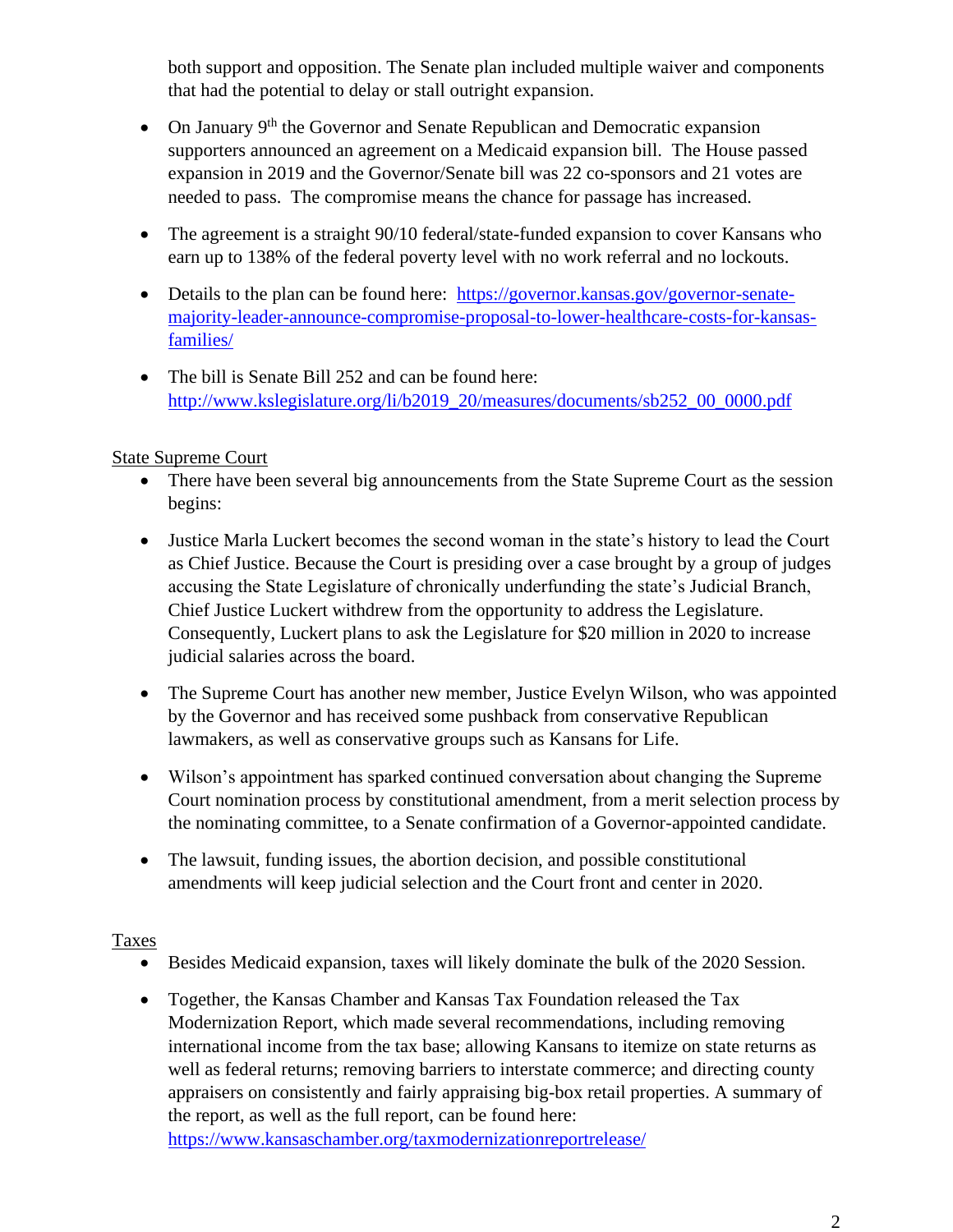- Additionally, there will be renewed interest in the failed 2019 tax bills focusing on decoupling from the federal tax code, GILTE, itemized deductions, a food sales tax rebate, and more. Sales tax on remote retailers and establishing a minimum sales threshold will also be debated.
- Considering the dark store theory, the interoperates commercial valuation in favor or commercial owners but has stimulated ongoing conflicts with the Board of Tax Appeals, we expect property valuation and assessment to be heavily debated in the coming months. These commercial property taxes conflicts will get action this Session due to support from some to change the commercial valuation process.
- The Governor's Council on Tax Reform made several recommendations, including a food sales tax rebate, reinstating the LAVTRF (state funded tax reductions for local governments), taxing out-of-state retailers, as well as digital products such as e-books and music, providing a property tax lid exemption for local transportation projects, and better balancing income and property taxes.
- The potential impact of changes to tax policy will impact current and future budget actions the Governor and Legislature may take. Because 2020 is a legislative election year, it may become more difficult for legislators to oppose tax reduction bills, and less likely to override a gubernatorial vetoes of tax reduction bills.

## KDOT Overhauls the State Transportation Plan

- KDOT is moving away from their precedent of a 10-year transportation plan and is instead embracing a more adaptive transportation plan that is responsive to the rapidly changing nature of transportation technology and trends. Instead of a plan that accounts for all projects up front, the plan will be updated every two years to include new projects. The new rolling model will accommodate a variety of projects, from rural rail projects to urban bike and pedestrian initiatives and projects involving drone technology. Over the next decade, KDOT plans to spend a minimum of \$8 million in each county on various projects. One of the department's biggest concerns is protecting the transportation fund money from transfers. To address this concern, one Republican lawmaker has proposed a constitutional amendment that would prevent any transfers from the state highway fund.
- It's most likely the next plan will begin to take shape following two years of interim work. There is significant pressure to fund first the outstanding balance of unfinished projects from the last T-Works plan costing \$500 million. The current total cost for the new plan is \$1.2 billion and is estimated to spend a total of \$10 billion over the next decade. The transition to a rolling 2-year plan versus a stagnant 10-year plan will help to safeguard funding for the program.

#### Eco-Devo

• We will likely see a variety of economic development bills addressing a range of issues from the impending expiration of STAR bonds to re-evaluating the where lottery revenue designated for economic development are invested. Both House and Senate Commerce committees will dive deep into this subject beginning this week.